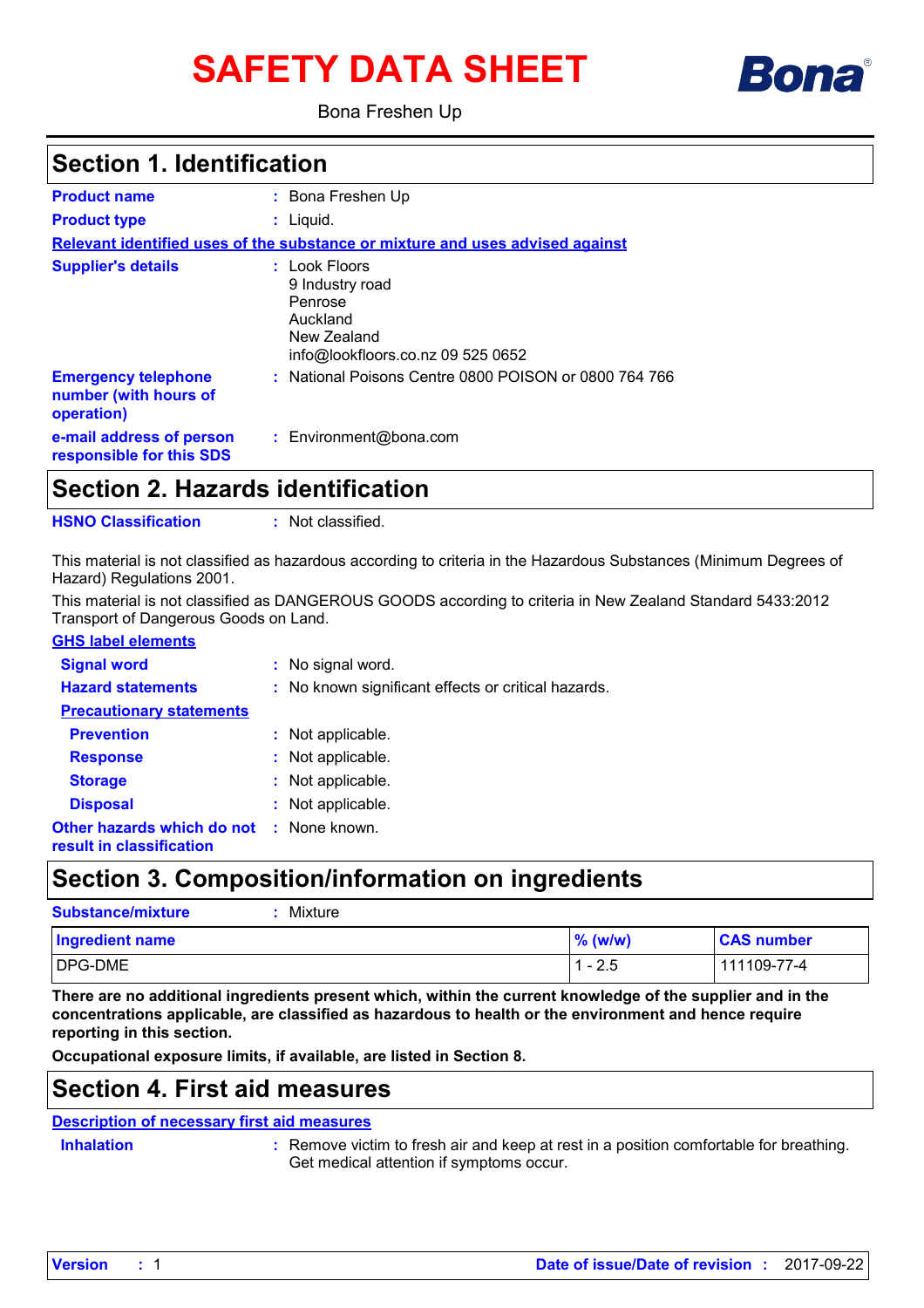| <b>Bona Freshen Up</b>                                    | Page: 2/8                                                                                                                                                                                                                                                                                                                                                 |  |  |  |
|-----------------------------------------------------------|-----------------------------------------------------------------------------------------------------------------------------------------------------------------------------------------------------------------------------------------------------------------------------------------------------------------------------------------------------------|--|--|--|
| <b>Section 4. First aid measures</b>                      |                                                                                                                                                                                                                                                                                                                                                           |  |  |  |
| <b>Ingestion</b>                                          | : Wash out mouth with water. Remove victim to fresh air and keep at rest in a<br>position comfortable for breathing. If material has been swallowed and the exposed<br>person is conscious, give small quantities of water to drink. Do not induce vomiting<br>unless directed to do so by medical personnel. Get medical attention if symptoms<br>occur. |  |  |  |
| <b>Skin contact</b>                                       | Flush contaminated skin with plenty of water. Remove contaminated clothing and<br>shoes. Get medical attention if symptoms occur.                                                                                                                                                                                                                         |  |  |  |
| <b>Eye contact</b>                                        | Immediately flush eyes with plenty of water, occasionally lifting the upper and lower<br>eyelids. Check for and remove any contact lenses. Get medical attention if irritation<br>occurs.                                                                                                                                                                 |  |  |  |
| <b>Most important symptoms/effects, acute and delayed</b> |                                                                                                                                                                                                                                                                                                                                                           |  |  |  |
| <b>Potential acute health effects</b>                     |                                                                                                                                                                                                                                                                                                                                                           |  |  |  |
| <b>Inhalation</b>                                         | : No known significant effects or critical hazards.                                                                                                                                                                                                                                                                                                       |  |  |  |
| <b>Ingestion</b>                                          | No known significant effects or critical hazards.                                                                                                                                                                                                                                                                                                         |  |  |  |
| <b>Skin contact</b>                                       | No known significant effects or critical hazards.                                                                                                                                                                                                                                                                                                         |  |  |  |
| <b>Eye contact</b>                                        | : No known significant effects or critical hazards.                                                                                                                                                                                                                                                                                                       |  |  |  |
| <b>Over-exposure signs/symptoms</b>                       |                                                                                                                                                                                                                                                                                                                                                           |  |  |  |
| <b>Inhalation</b>                                         | : No specific data.                                                                                                                                                                                                                                                                                                                                       |  |  |  |
| <b>Ingestion</b>                                          | No specific data.                                                                                                                                                                                                                                                                                                                                         |  |  |  |
| <b>Skin</b>                                               | No specific data.                                                                                                                                                                                                                                                                                                                                         |  |  |  |
| <b>Eyes</b>                                               | : No specific data.                                                                                                                                                                                                                                                                                                                                       |  |  |  |
|                                                           | Indication of immediate medical attention and special treatment needed, if necessary                                                                                                                                                                                                                                                                      |  |  |  |
| <b>Specific treatments</b>                                | : Not available.                                                                                                                                                                                                                                                                                                                                          |  |  |  |
| <b>Notes to physician</b>                                 | No specific treatment. Treat symptomatically. Contact poison treatment specialist<br>immediately if large quantities have been ingested or inhaled.                                                                                                                                                                                                       |  |  |  |
| <b>Protection of first-aiders</b>                         | : No action shall be taken involving any personal risk or without suitable training.                                                                                                                                                                                                                                                                      |  |  |  |
| See toxicological information (Section 11)                |                                                                                                                                                                                                                                                                                                                                                           |  |  |  |

# **Section 5. Firefighting measures**

| <b>Extinguishing media</b>                               |                                                                                                                                                                                                     |
|----------------------------------------------------------|-----------------------------------------------------------------------------------------------------------------------------------------------------------------------------------------------------|
| <b>Suitable</b>                                          | : Use an extinguishing agent suitable for the surrounding fire.                                                                                                                                     |
| <b>Not suitable</b>                                      | : None known.                                                                                                                                                                                       |
| <b>Specific hazards arising</b><br>from the chemical     | : In a fire or if heated, a pressure increase will occur and the container may burst.                                                                                                               |
| <b>Hazardous thermal</b><br>decomposition products       | : Decomposition products may include the following materials:<br>carbon dioxide<br>carbon monoxide                                                                                                  |
| <b>Hazchem code</b>                                      | : Not available.                                                                                                                                                                                    |
| <b>Special precautions for fire-</b><br><b>fighters</b>  | : Promptly isolate the scene by removing all persons from the vicinity of the incident if<br>there is a fire. No action shall be taken involving any personal risk or without<br>suitable training. |
| <b>Special protective</b><br>equipment for fire-fighters | : Fire-fighters should wear appropriate protective equipment and self-contained<br>breathing apparatus (SCBA) with a full face-piece operated in positive pressure<br>mode.                         |

# **Section 6. Accidental release measures**

| <b>Personal precautions,</b><br>protective equipment and<br>emergency procedures |  | : No action shall be taken involving any personal risk or without suitable training.<br>Evacuate surrounding areas. Keep unnecessary and unprotected personnel from<br>entering. Do not touch or walk through spilt material. Put on appropriate personal<br>protective equipment (see Section 8). |
|----------------------------------------------------------------------------------|--|----------------------------------------------------------------------------------------------------------------------------------------------------------------------------------------------------------------------------------------------------------------------------------------------------|
| <b>Environmental precautions</b>                                                 |  | : Avoid dispersal of spilt material and runoff and contact with soil, waterways, drains<br>and sewers. Inform the relevant authorities if the product has caused environmental<br>pollution (sewers, waterways, soil or air).                                                                      |
| Mothodo and motorial for containment and election up                             |  |                                                                                                                                                                                                                                                                                                    |

#### **Methods and material for containment and cleaning up**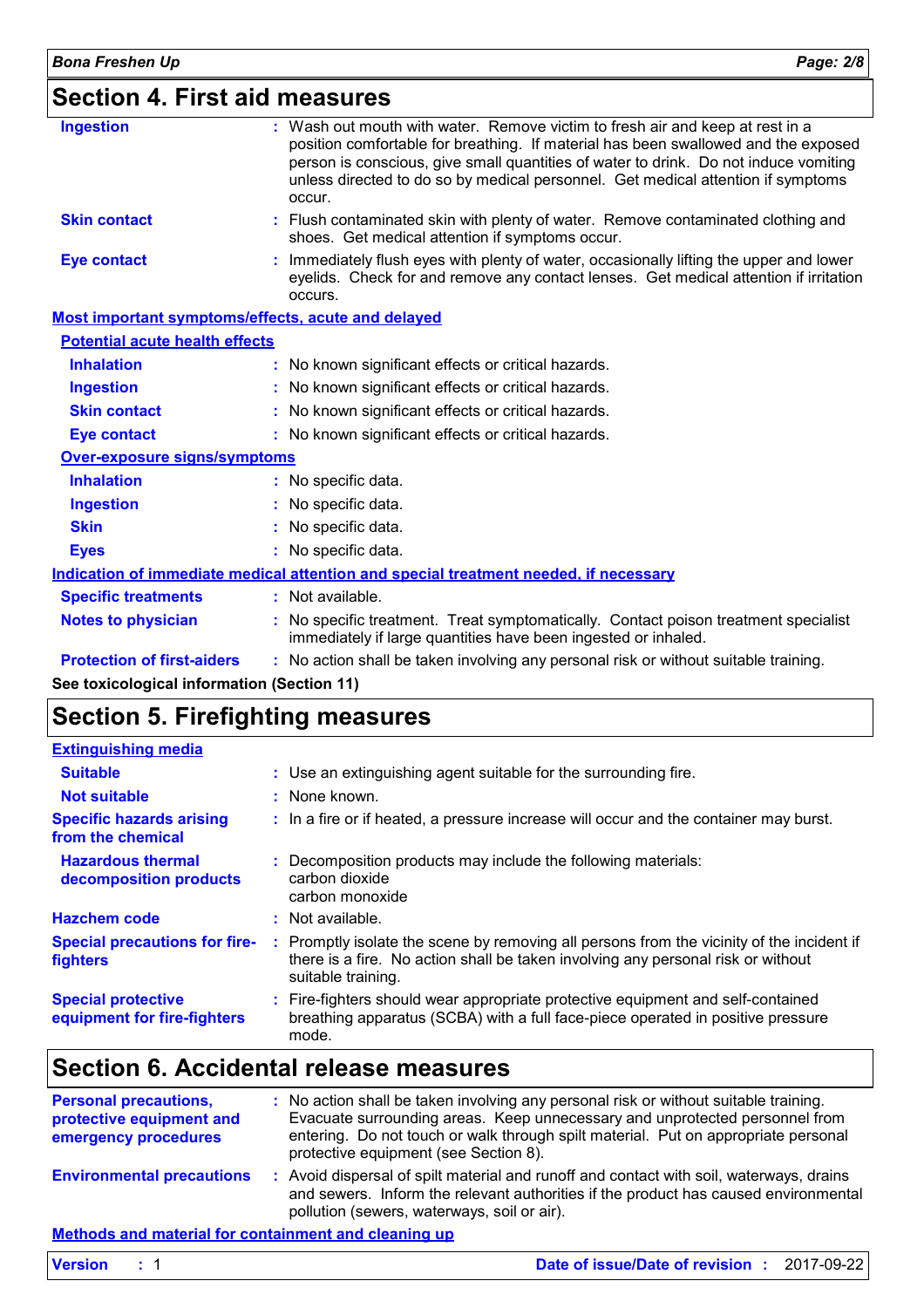# **Section 6. Accidental release measures**

| <b>Small spill</b> | : Stop leak if without risk. Move containers from spill area. Dilute with water and mop<br>up if water-soluble. Alternatively, or if water-insoluble, absorb with an inert dry<br>material and place in an appropriate waste disposal container. Dispose of via a<br>licensed waste disposal contractor.                                                                                                                                                                                                                                                                                    |
|--------------------|---------------------------------------------------------------------------------------------------------------------------------------------------------------------------------------------------------------------------------------------------------------------------------------------------------------------------------------------------------------------------------------------------------------------------------------------------------------------------------------------------------------------------------------------------------------------------------------------|
| Large spill        | : Stop leak if without risk. Move containers from spill area. Prevent entry into sewers,<br>water courses, basements or confined areas. Wash spillages into an effluent<br>treatment plant or proceed as follows. Contain and collect spillage with non-<br>combustible, absorbent material e.g. sand, earth, vermiculite or diatomaceous earth<br>and place in container for disposal according to local regulations (see Section 13).<br>Dispose of via a licensed waste disposal contractor. Note: see Section 1 for<br>emergency contact information and Section 13 for waste disposal. |

# **Section 7. Handling and storage**

| <b>Precautions for safe</b><br>handling                                          | : Put on appropriate personal protective equipment (see Section 8). Eating, drinking<br>and smoking should be prohibited in areas where this material is handled, stored<br>and processed. Workers should wash hands and face before eating, drinking and<br>smoking. Remove contaminated clothing and protective equipment before entering<br>eating areas.                                                                                                                                                   |
|----------------------------------------------------------------------------------|----------------------------------------------------------------------------------------------------------------------------------------------------------------------------------------------------------------------------------------------------------------------------------------------------------------------------------------------------------------------------------------------------------------------------------------------------------------------------------------------------------------|
| <b>Conditions for safe storage,</b><br>including any<br><b>incompatibilities</b> | : Store in accordance with local regulations. Store in original container protected<br>from direct sunlight in a dry, cool and well-ventilated area, away from incompatible<br>materials (see Section 10) and food and drink. Keep container tightly closed and<br>sealed until ready for use. Containers that have been opened must be carefully<br>resealed and kept upright to prevent leakage. Do not store in unlabelled containers.<br>Use appropriate containment to avoid environmental contamination. |

## **Section 8. Exposure controls/personal protection**

#### **Control parameters**

#### **Occupational exposure limits**

| None.                                      |                                                                                                                                                                                                                                                                                                                                                                                                   |  |
|--------------------------------------------|---------------------------------------------------------------------------------------------------------------------------------------------------------------------------------------------------------------------------------------------------------------------------------------------------------------------------------------------------------------------------------------------------|--|
| <b>Appropriate engineering</b><br>controls | : No special ventilation requirements. Good general ventilation should be sufficient to<br>control worker exposure to airborne contaminants. If this product contains<br>ingredients with exposure limits, use process enclosures, local exhaust ventilation or<br>other engineering controls to keep worker exposure below any recommended or<br>statutory limits.                               |  |
| <b>Environmental exposure</b><br>controls  | : Emissions from ventilation or work process equipment should be checked to ensure<br>they comply with the requirements of environmental protection legislation. In some<br>cases, fume scrubbers, filters or engineering modifications to the process<br>equipment will be necessary to reduce emissions to acceptable levels.                                                                   |  |
| <b>Individual protection measures</b>      |                                                                                                                                                                                                                                                                                                                                                                                                   |  |
| <b>Hygiene measures</b>                    | : Wash hands, forearms and face thoroughly after handling chemical products, before<br>eating, smoking and using the lavatory and at the end of the working period.<br>Appropriate techniques should be used to remove potentially contaminated clothing.<br>Wash contaminated clothing before reusing. Ensure that eyewash stations and<br>safety showers are close to the workstation location. |  |
| <b>Respiratory protection</b>              | : Use a properly fitted, air-purifying or air-fed respirator complying with an approved<br>standard if a risk assessment indicates this is necessary. Respirator selection must<br>be based on known or anticipated exposure levels, the hazards of the product and<br>the safe working limits of the selected respirator.                                                                        |  |
| <b>Hand protection</b>                     | : Chemical-resistant, impervious gloves complying with an approved standard should<br>be worn at all times when handling chemical products if a risk assessment indicates<br>this is necessary. $> 8$ hours (breakthrough time): nitrile rubber                                                                                                                                                   |  |
| <b>Eye protection</b>                      | : Safety eyewear complying with an approved standard should be used when a risk<br>assessment indicates this is necessary to avoid exposure to liquid splashes, mists,<br>gases or dusts. If contact is possible, the following protection should be worn,<br>unless the assessment indicates a higher degree of protection: safety glasses with<br>side-shields.                                 |  |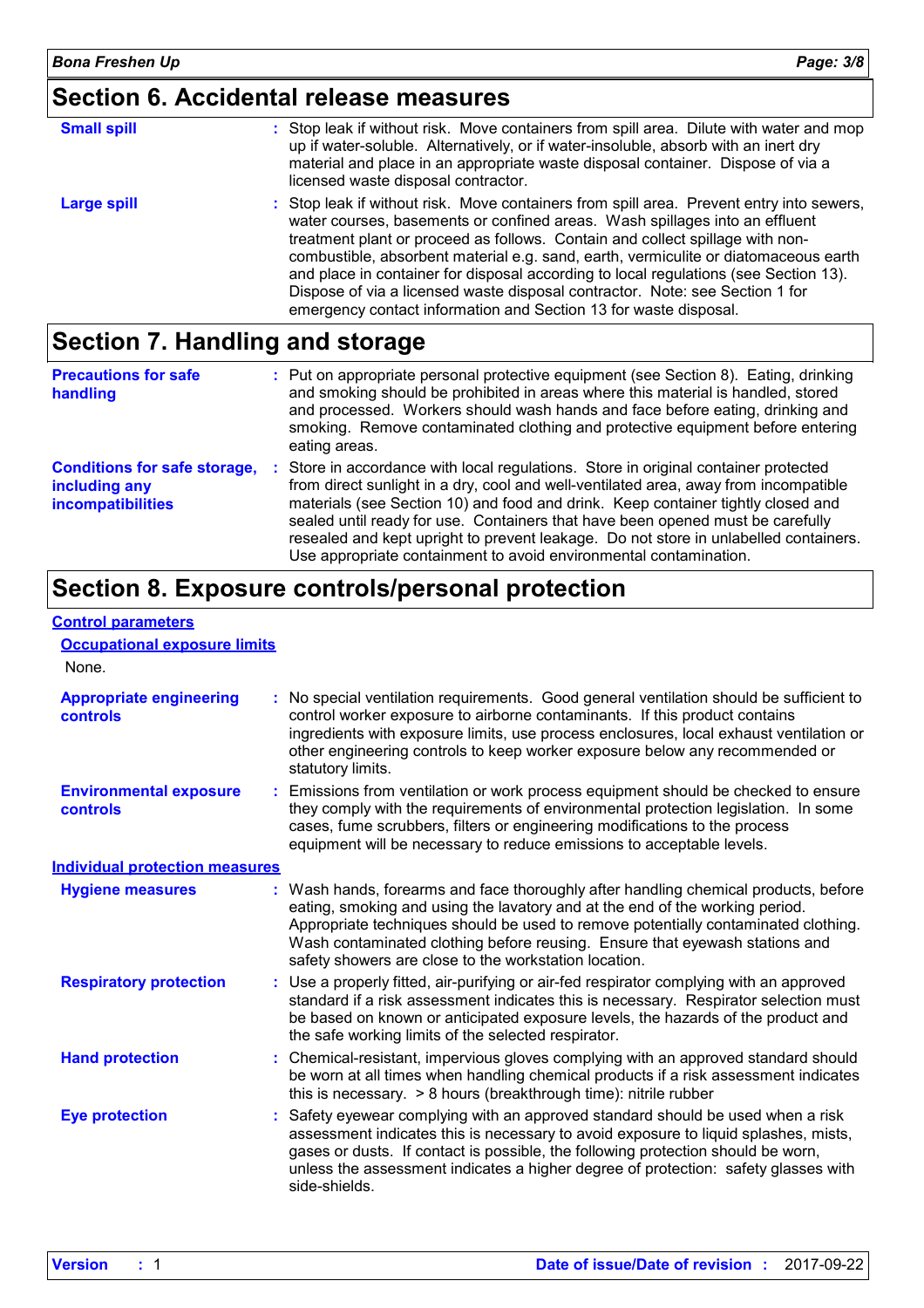### **Section 8. Exposure controls/personal protection**

| <b>Skin protection</b> |
|------------------------|
|------------------------|

**Skin protection Personal protective equipment for the body should be selected based on the task in the task in the task in the task in the task in the task in the task in the task in the task in the task in the task in** being performed and the risks involved and should be approved by a specialist before handling this product.

# **Section 9. Physical and chemical properties**

| <b>Appearance</b>                                               |    |                                                                      |
|-----------------------------------------------------------------|----|----------------------------------------------------------------------|
| <b>Physical state</b>                                           |    | Liquid.                                                              |
| <b>Colour</b>                                                   |    | White.                                                               |
| <b>Odour</b>                                                    |    | Not available.                                                       |
| <b>Odour threshold</b>                                          |    | Not applicable.                                                      |
| pH                                                              |    | 9                                                                    |
| <b>Melting point</b>                                            |    | Not available.                                                       |
| <b>Boiling point</b>                                            |    | Not available.                                                       |
| <b>Flash point</b>                                              |    | Not available.                                                       |
| <b>Evaporation rate</b>                                         |    | Not available.                                                       |
| <b>Flammability (solid, gas)</b>                                |    | Not applicable.                                                      |
| Lower and upper explosive<br>(flammable) limits                 |    | Not applicable.                                                      |
| <b>Vapour pressure</b>                                          |    | Not available.                                                       |
| <b>Vapour density</b>                                           |    | Not available.                                                       |
| <b>Relative density</b>                                         |    | 1                                                                    |
| <b>Solubility</b>                                               |    | Easily soluble in the following materials: cold water and hot water. |
| <b>Solubility in water</b>                                      |    | Not available.                                                       |
| <b>Partition coefficient: n-</b><br>octanol/water               |    | : Not applicable.                                                    |
| <b>Auto-ignition temperature</b>                                |    | : Not applicable.                                                    |
| <b>Decomposition temperature</b>                                | ÷  | Not applicable.                                                      |
| <b>Viscosity</b>                                                |    | Not available.                                                       |
| Flow time (ISO 2431)                                            |    | Not available.                                                       |
| <b>Aerosol product</b>                                          |    |                                                                      |
| <b>Type of aerosol</b>                                          |    | Not applicable.                                                      |
| <b>Heat of combustion</b>                                       |    | Not available.                                                       |
| <b>Ignition distance</b>                                        | ÷  | Not applicable.                                                      |
| <b>Enclosed space ignition -</b><br><b>Time equivalent</b>      |    | : Not applicable.                                                    |
| <b>Enclosed space ignition -</b><br><b>Deflagration density</b> |    | : Not applicable.                                                    |
| <b>Flame height</b>                                             |    | Not applicable.                                                      |
| <b>Flame duration</b>                                           | ř. | Not applicable.                                                      |

# **Section 10. Stability and reactivity**

| <b>Chemical stability</b>                    | : The product is stable.                                                                                |
|----------------------------------------------|---------------------------------------------------------------------------------------------------------|
| <b>Possibility of hazardous</b><br>reactions | : Under normal conditions of storage and use, hazardous reactions will not occur.                       |
| <b>Conditions to avoid</b>                   | : No specific data.                                                                                     |
| <b>Incompatible materials</b>                | : No specific data.                                                                                     |
| <b>Hazardous decomposition</b><br>products   | Under normal conditions of storage and use, hazardous decomposition products<br>should not be produced. |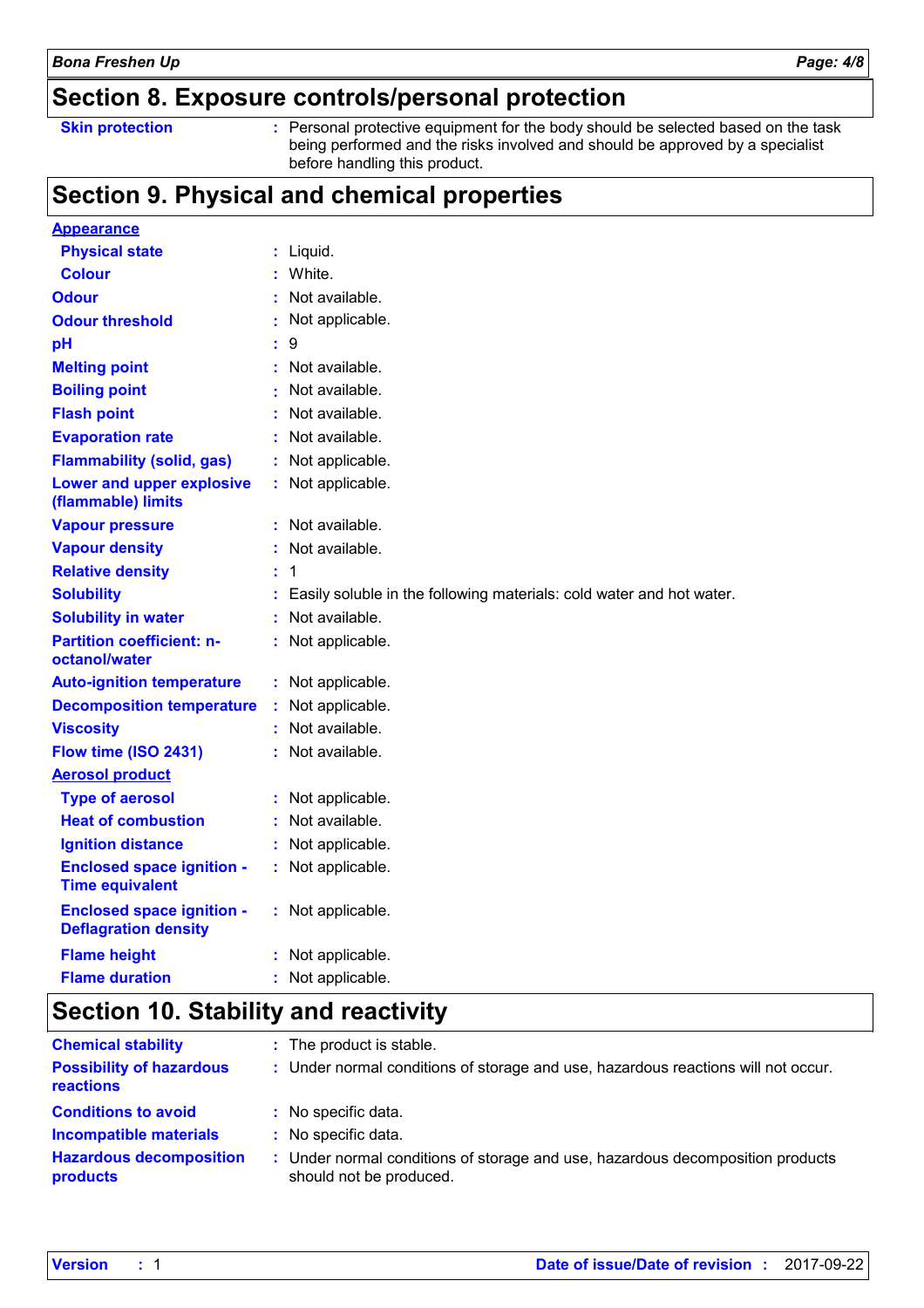# **Section 11. Toxicological information**

| Information on likely routes of exposure |                                                                              |
|------------------------------------------|------------------------------------------------------------------------------|
| <b>Inhalation</b>                        | : No known significant effects or critical hazards.                          |
| <b>Ingestion</b>                         | : No known significant effects or critical hazards.                          |
| <b>Skin contact</b>                      | : No known significant effects or critical hazards.                          |
| <b>Eye contact</b>                       | : No known significant effects or critical hazards.                          |
|                                          | Symptoms related to the physical, chemical and toxicological characteristics |
| <b>Inhalation</b>                        | : No specific data.                                                          |
| <b>Ingestion</b>                         | : No specific data.                                                          |
| <b>Skin contact</b>                      | : No specific data.                                                          |
| Eye contact                              | : No specific data.                                                          |
|                                          |                                                                              |

#### **Delayed and immediate effects as well as chronic effects from short and long-term exposure**

#### **Acute toxicity**

| <b>Product/ingredient name</b> | <b>Result</b> | <b>Species</b> | <b>Dose</b> | <b>Exposure</b> |
|--------------------------------|---------------|----------------|-------------|-----------------|
| <b>DPG-DME</b>                 | LD50 Dermal   | Rat            | >5000 mg/kg | . .             |
|                                | LD50 Oral     | Rat            | 3300 mg/kg  |                 |

#### **Irritation/Corrosion**

Not available.

#### **Sensitisation**

Not available.

#### **Potential chronic health effects**

| <b>General</b>                        | No known significant effects or critical hazards. |
|---------------------------------------|---------------------------------------------------|
| <b>Inhalation</b>                     | No known significant effects or critical hazards. |
| <b>Ingestion</b>                      | No known significant effects or critical hazards. |
| <b>Skin contact</b>                   | No known significant effects or critical hazards. |
| <b>Eye contact</b>                    | No known significant effects or critical hazards. |
| <b>Carcinogenicity</b>                | No known significant effects or critical hazards. |
| <b>Mutagenicity</b>                   | No known significant effects or critical hazards. |
| <b>Teratogenicity</b>                 | No known significant effects or critical hazards. |
| <b>Developmental effects</b>          | No known significant effects or critical hazards. |
| <b>Fertility effects</b>              | No known significant effects or critical hazards. |
| <b>Chronic toxicity</b>               |                                                   |
| Not available.                        |                                                   |
| <b>Carcinogenicity</b>                |                                                   |
| Not available.                        |                                                   |
| <b>Mutagenicity</b>                   |                                                   |
| Not available.                        |                                                   |
| <b>Teratogenicity</b>                 |                                                   |
| Not available.                        |                                                   |
| <b>Reproductive toxicity</b>          |                                                   |
| Not available.                        |                                                   |
| <b>Specific target organ toxicity</b> |                                                   |
| Not available.                        |                                                   |
| <b>Aspiration hazard</b>              |                                                   |
| Not available.                        |                                                   |
| <b>Numerical measures of toxicity</b> |                                                   |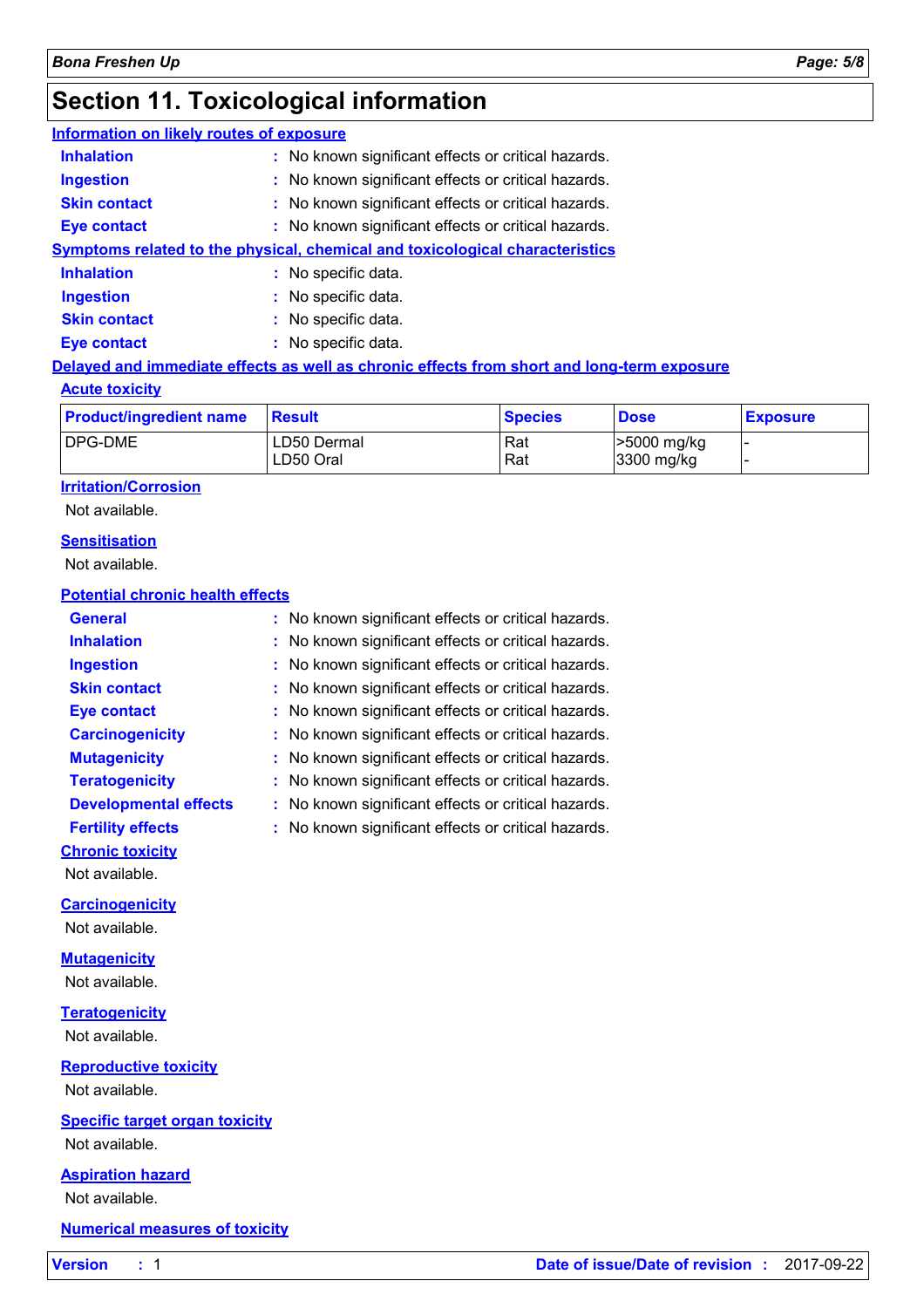# **Section 11. Toxicological information**

#### **Acute toxicity estimates**

| Route | value<br>. E   |
|-------|----------------|
| Oral  | 302752,3 mg/kg |

### **Section 12. Ecological information**

**Ecotoxicity :** No known significant effects or critical hazards.

#### **Aquatic and terrestrial toxicity**

| <b>Product/ingredient name</b> | Result                | <b>Species</b> | <b>Exposure</b> |
|--------------------------------|-----------------------|----------------|-----------------|
| DPG-DME                        | NOEC 300 mg/l         | Fish           | 114 hours       |
|                                | Acute EC50 >1000 mg/l | Algae          | 172 hours       |
|                                | Acute EC50 >1000 mg/l | Daphnia        | 124 hours       |
|                                | Acute LC50 >1000 mg/l | Fish           | 196 hours       |

#### **Persistence/degradability**

| <b>Product/ingredient name</b> | <b>Aquatic half-life</b> | <b>Photolysis</b> | Biodegradability   |
|--------------------------------|--------------------------|-------------------|--------------------|
| DPG-DME                        |                          |                   | <b>Not readily</b> |

#### **Bioaccumulative potential**

| <b>Product/ingredient name</b> | $ $ LogP <sub>ow</sub> | <b>BCF</b> | <b>Potential</b> |
|--------------------------------|------------------------|------------|------------------|
| DPG-DME                        | 0,42                   |            | <b>llow</b>      |

#### **Mobility in soil**

**:** Not available.

**coefficient (KOC)**

**Soil/water partition** 

**Other adverse effects** : No known significant effects or critical hazards.

# **Section 13. Disposal considerations**

The generation of waste should be avoided or minimised wherever possible. Disposal of this product, solutions and any by-products should at all times comply with the requirements of environmental protection and waste disposal legislation and any regional local authority requirements. Dispose of surplus and nonrecyclable products via a licensed waste disposal contractor. Waste should not be disposed of untreated to the sewer unless fully compliant with the requirements of all authorities with jurisdiction. Waste packaging should be recycled. Incineration or landfill should only be considered when recycling is not feasible. This material and its container must be disposed of in a safe way. Empty containers or liners may retain some product residues. Avoid dispersal of spilt material and runoff and contact with soil, waterways, drains and sewers. **Disposal methods :**

# **Section 14. Transport information**

| <b>Regulatory</b><br>information   | <b>UN number</b>         | <b>Proper shipping</b><br>name | <b>Classes</b> |                          | PG* Label | <b>Additional</b><br>information |
|------------------------------------|--------------------------|--------------------------------|----------------|--------------------------|-----------|----------------------------------|
| <b>New Zealand</b><br><b>Class</b> | Not<br>regulated.        |                                |                |                          |           |                                  |
| <b>ADG Class</b>                   | Not<br>regulated.        |                                |                | $\overline{\phantom{0}}$ |           |                                  |
| <b>UN Class</b>                    | <b>Not</b><br>regulated. |                                |                |                          |           |                                  |
| <b>ADR/RID Class</b>               | Not<br>regulated.        |                                |                |                          |           |                                  |
| <b>IATA Class</b>                  | Not<br>regulated.        |                                |                | -                        |           |                                  |
|                                    |                          |                                |                |                          |           |                                  |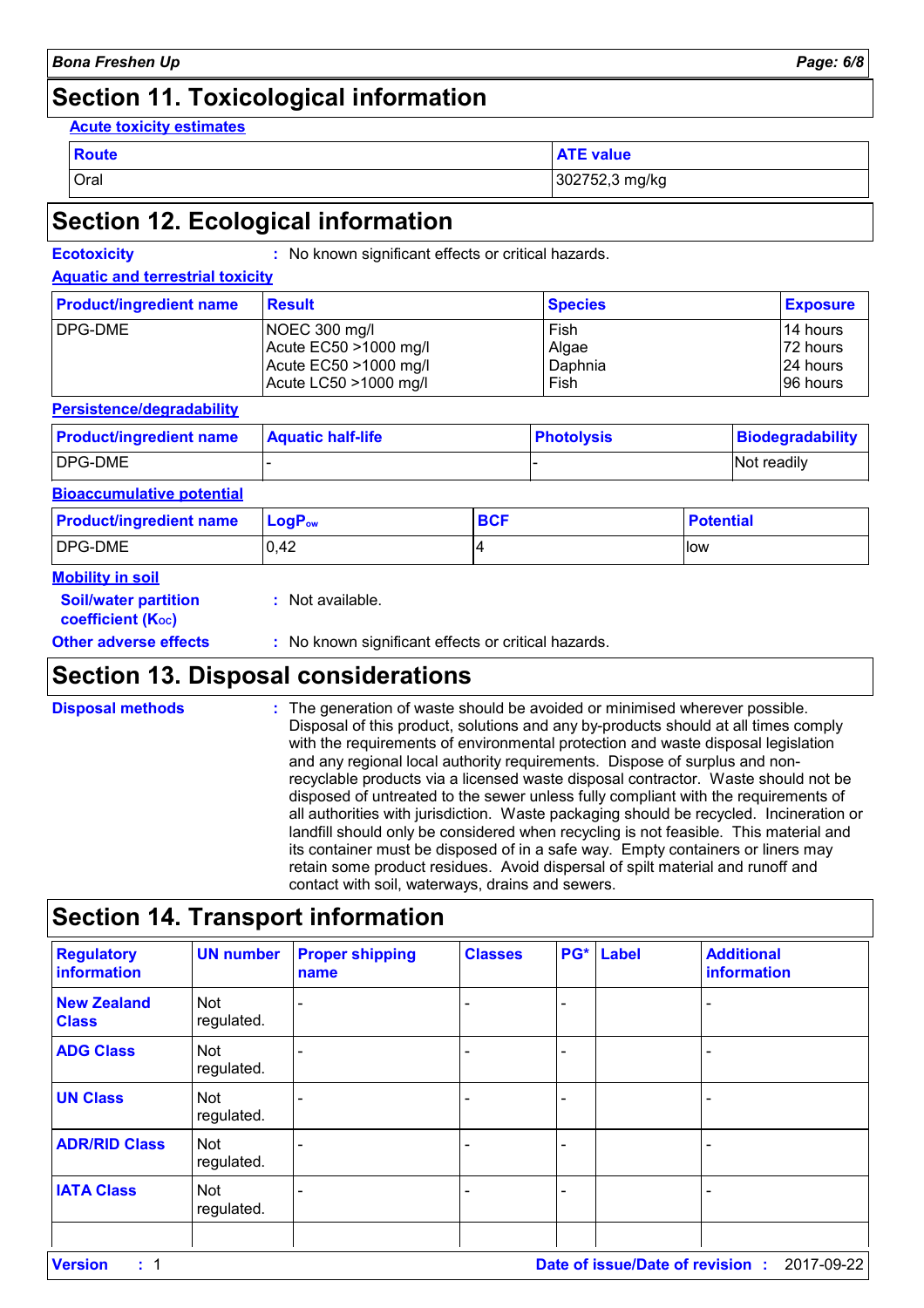|                                                              |                          | <b>Section 14. Transport information</b>                                           |               |                          |                |
|--------------------------------------------------------------|--------------------------|------------------------------------------------------------------------------------|---------------|--------------------------|----------------|
| <b>IMDG Class</b>                                            | <b>Not</b><br>regulated. |                                                                                    | $\frac{1}{2}$ | $\overline{\phantom{0}}$ | $\overline{a}$ |
| PG*: Packing group                                           |                          |                                                                                    |               |                          |                |
|                                                              |                          | Section 15. Regulatory information                                                 |               |                          |                |
| <b>New Zealand Inventory of</b><br><b>Chemicals (NZIoC)</b>  |                          | : All components are listed or exempted.                                           |               |                          |                |
| <b>HSNO Approval Number</b>                                  |                          | : Not available.                                                                   |               |                          |                |
| <b>HSNO Group Standard</b>                                   |                          | Not available.                                                                     |               |                          |                |
| <b>HSNO Classification</b>                                   |                          | : Not classified.                                                                  |               |                          |                |
| <b>Australia inventory (AICS)</b>                            |                          | : Not determined.                                                                  |               |                          |                |
| <b>International regulations</b>                             |                          |                                                                                    |               |                          |                |
| Not listed.                                                  |                          | <b>Chemical Weapon Convention List Schedules I, II &amp; III Chemicals</b>         |               |                          |                |
| <b>Montreal Protocol (Annexes A, B, C, E)</b><br>Not listed. |                          |                                                                                    |               |                          |                |
| Not listed.                                                  |                          | <b>Stockholm Convention on Persistent Organic Pollutants</b>                       |               |                          |                |
|                                                              |                          | <b>Rotterdam Convention on Prior Informed Consent (PIC)</b>                        |               |                          |                |
| Not listed.                                                  |                          |                                                                                    |               |                          |                |
|                                                              |                          | <b>UNECE Aarhus Protocol on POPs and Heavy Metals</b>                              |               |                          |                |
| Not listed.                                                  |                          |                                                                                    |               |                          |                |
| <b>International lists</b>                                   |                          |                                                                                    |               |                          |                |
| <b>National inventory</b>                                    |                          |                                                                                    |               |                          |                |
| <b>Australia</b>                                             |                          | : Not determined.                                                                  |               |                          |                |
| <b>Canada</b>                                                |                          | : All components are listed or exempted.                                           |               |                          |                |
| <b>China</b>                                                 |                          | : Not determined.                                                                  |               |                          |                |
| <b>Europe</b>                                                |                          | : Not determined.                                                                  |               |                          |                |
| <b>Japan</b>                                                 |                          | Japan inventory (ENCS): Not determined.<br>Japan inventory (ISHL): Not determined. |               |                          |                |
| <b>Malaysia</b>                                              |                          | : Not determined.                                                                  |               |                          |                |
| <b>Philippines</b>                                           |                          | : Not determined.                                                                  |               |                          |                |
| <b>Republic of Korea</b>                                     |                          | : Not determined.                                                                  |               |                          |                |
| <b>Taiwan</b>                                                |                          | Not determined.                                                                    |               |                          |                |
| <b>Turkey</b>                                                |                          | Not determined.                                                                    |               |                          |                |
| <b>United States</b>                                         |                          | : All components are listed or exempted.                                           |               |                          |                |
| <b>Section 16. Other information</b>                         |                          |                                                                                    |               |                          |                |
| <b>History</b>                                               |                          |                                                                                    |               |                          |                |

*Bona Freshen Up Page: 7/8*

| $: 2017-09-22$     |
|--------------------|
| $: 2017-09-22$     |
| $: 2017 - 09 - 22$ |
| $\pm$ 1            |
|                    |